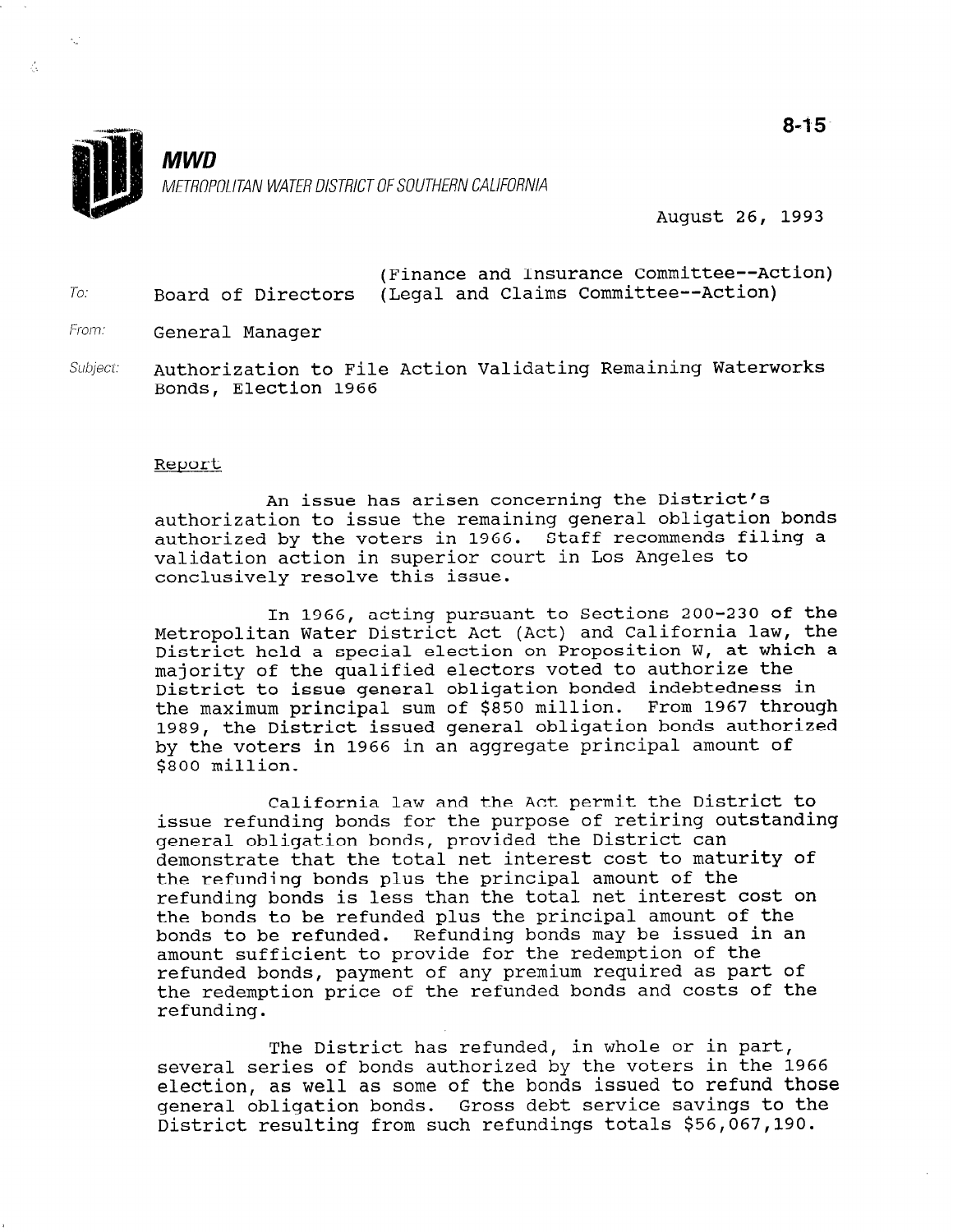## Board of Directors -2- August 26, 1993

The principal amount of bonds issued to refund outstanding general obligation bonds authorized in the 1966 election presently exceeds the principal amount of the refunded bonds by \$20,575,000. Although California law is clear as to the legal authority for the District to issue refunding general obligation bonds without the requirement of an additional election, the law is less clear on the point of whether the \$20,575,000 increase in principal amount of the refunding bonds over the aggregate principal amount of the refunded bonds counts against the remaining \$50 million of Metropolitan's general obligation bond authorization.

Section 860 of the California Code of Civil Procedure provides that a public agency may file an action for the purpose of validating its authority to issue bonds. A validation action may be brought in superior court within 60 days following authorization of issuance of the bonds.

A summons directed to all persons interested in the matter must be published, and any interested person may file an answer to the complaint. The trial will be entitled to an expedited scheduling. Any appeal must be filed within 60 days after entry of judgment and if no appeal is made within that sixty-day period (or if the matter is appealed and the judgment is affirmed) the matter is "forever binding and conclusive."

The proposed action is exempt from the provisions of the California Environmental Quality Act because there is no possibility that it would have a significant effect on the environment.

## Board Committee Assignments

This letter is referred for action to:

The Finance and Insurance Committee because of its authority to study, advise and make recommendations with regard to the sale of bonds, pursuant to Administrative Code Section  $2441(b)$ ; and

The Legal and Claims Committee because of its and cidims committee because of its median recommendations with authority to study, advise and make recommendations with regard to litigation and claims brought by or against the District, pursuant to Administrative Code Section 2461(a).